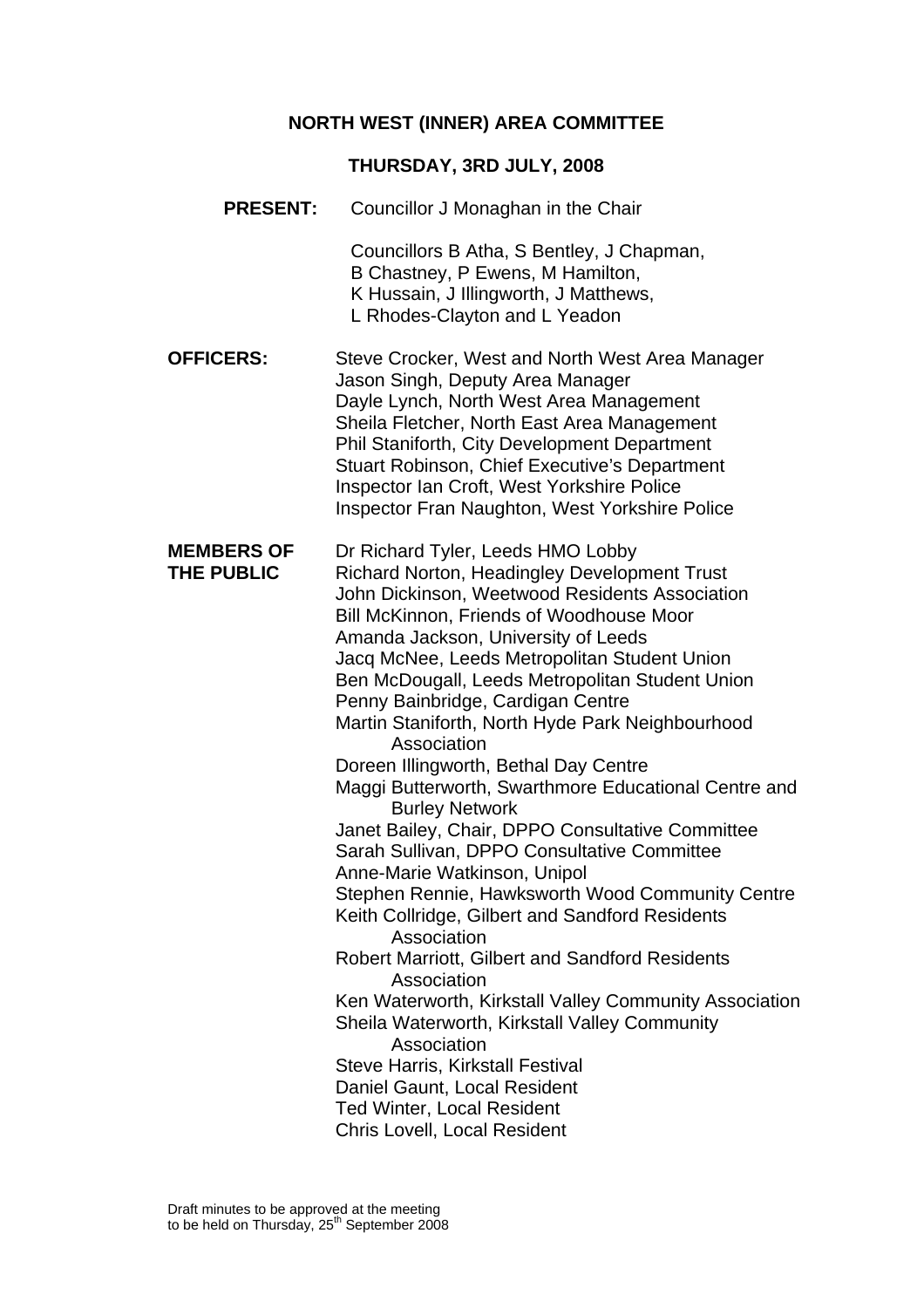### **1 Election of Chair 2008/9**

The Chief Democratic Services Officer submitted a report explaining the arrangements for the annual election of the Chair of the Area Committee.

The Chief Democratic Services Officer reported that one nomination for the position of Chair had been received, on behalf of Councillor Monaghan.

#### **RESOLVED** –

- (a) That the contents of the report be noted.
- (b) That following an overall majority of votes cast by those Elected Members present at the meeting eligible to note, Councillor J Monaghan be elected as Chair of the North West (Inner) Area Committee for the Municipal Year 2008/09.

#### **2 Chair's Opening Remarks**

The Chair welcomed everyone to the July meeting of the North West (Inner) Area Committee held at Little London Community Primary School, Leeds 7.

The Chair referred to the recent sad death of Pat Regan who had played a major role within the Inner North West area and as a mark of respect a minutes silence was observed.

On behalf of the Area Committee, the West and North West Area Manager agreed to send a card of condolence to her immediate family.

The Chair particularly welcomed the following to their first meeting of the Area Committee:-

- Councillor J Matthews newly elected Ward Member for Headingley
- Councillor L Yeadon newly elected Ward Member for Kirkstall
- Councillor B Chastney newly elected Ward Member for Weetwood

He also welcomed Sheila Fletcher, North East Area Management who would be joining North West Area Management with effect from 8<sup>th</sup> August 2008.

The Chair also welcomed Inspector Ian Croft and Inspector Fran Naughton, West Yorkshire Police and Ben McDougall, Leeds Metropolitan Student Union.

The Chair again paid tribute to ex-Councillor D Morton, ex-Councillor L Minkin and ex-Councillor B Jennings who had made a huge impact within the Inner North West area.

The Chair informed the meeting that the following people would be leaving and, on behalf of the Area Committee, he thanked them for their valuable contributions made within the Inner North West area:-

- Dayle Lynch, North West Area Management
- Andrew Crates, Community Planner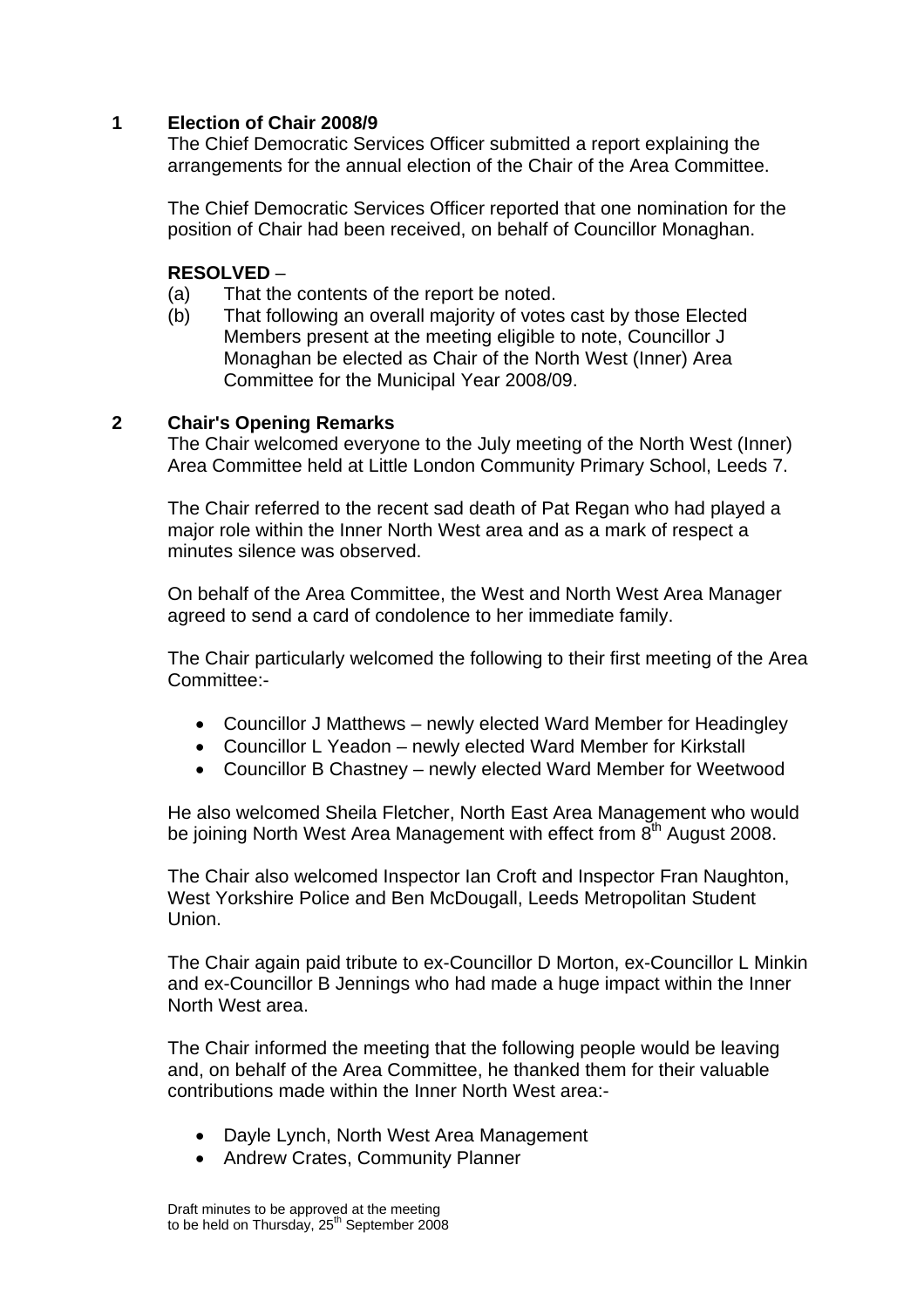- Andy Milnes, Area Manager, Streetscene Services
- Jacq McNee, Leeds Metropolitan Student Union

### **3 Late Items**

In accordance with his powers under Section 100B(4)(b) of the Local Government Act 1972, the Chair consented to the submission of the following late items of urgent business:-

- Deputation Bethel Day Centre (Agenda Item 7) (Minute 5(a) refers). The deputation had been received outside the seven day notification period which had been waived by the Chair
- Hyde Park and Woodhouse Designated Public Places Order Update (Agenda Item 12) (Minute 11 refers). The report provided an updated position statement on the present applications for Designated Public Places Orders in Little London and Hanover and Woodhouse Squares following a deputation to full Council on  $2<sup>nd</sup>$  July 2008

### **4 Declarations of Interest**

- (a) The following personal declarations were made:-
	- Councillor J Chapman in her capacity as Chair of Scrutiny Board (Adult Social Care) - Deputation – Bethel Day Centre (Agenda Item 8) (Minute 5(a) refers)
	- Councillor J Illingworth in his capacity as a Director and Company Secretary of Kirkstall Valley Park (Agenda Item 7) (Minute 5(b) refers)
	- Councillor J Illingworth in his capacity as a Director of Leeds Organic Growers (Agenda Item 9) (Minute 8(d) refers)
	- Councillor J Illingworth in view of his wife's capacity as Chair of Bethel Day Centre Management Committee (Agenda Item 14) (Minute 13 refers)
- (b) The following personal and prejudicial interest was declared:-
	- Councillor J Illingworth in view of his wife's capacity as Chair of Bethel Day Centre Management Committee (Agenda Item 7) (Minute 5(a) refers)

### **5 Deputations**

- (a) Deputation Bethel Day Centre
	- The Committee received a deputation from Ms Amogene Parris on behalf of Bethel Day Centre. The deputation made specific reference to the current funding issues between the Centre and the Council and she urged the Council to engage in further discussions with the Bethel Day Centre Management Committee with a view to resolving the matter.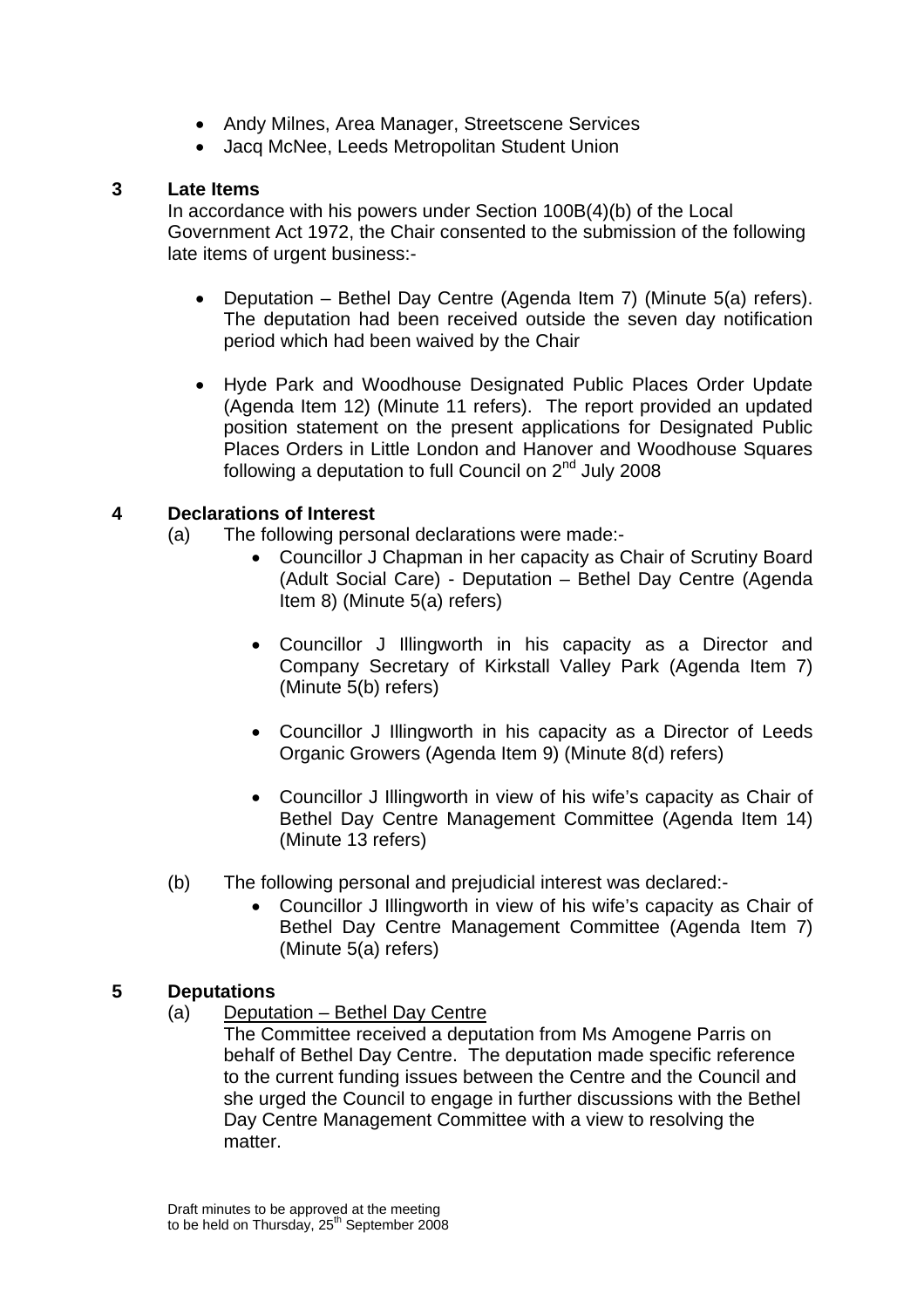# **RESOLVED** –

- (a) That the deputation be received and noted.
- (b) That the Director of Adult Social Services be requested to prepare a short interim progress report for circulation to Members of the Committee on the latest position and that a final report be submitted on this issue to the  $25<sup>th</sup>$  September 2008 meeting with the Director of Adult Social Services in attendance.
- (c) That a copy of the short interim progress report be also submitted to officers of the Bethel Day Centre Management Committee for their information/retention and that any exempt information contained within the final report to be debated at the 25<sup>th</sup> September 2008 meeting be considered in private at that meeting.

 (Councillor J Illingworth having previously declared a personal and prejudicial interest in this item, left the room and took no part in the discussions or voting thereon)

(b) Deputation – Disposal of St Ann's Mills, Kirkstall The Committee received a deputation from Keith Collridge in relation to the disposal of St Ann's Mills, Kirkstall.

The deputation made specific reference to the previous deputation presented at the full Council meeting held on 2<sup>nd</sup> July 2008 and requested the Committee's support towards the retention of St Ann's Mills, Kirkstall and to oppose selling off the land.

At the request of the Chair, Stephen Rennie, Hawksworth Wood Community Centre updated the meeting on the latest developments.

# **RESOLVED** –

- (a) That the deputation be received and noted.
- (b) That this Committee supports the concept of the retention of St Ann's Mills, Kirkstall and for no further steps to sell off the land until options for retention as a community facility had been explored.
- (c) That this Committee requests Executive Board's support/approval that the local community be given the opportunity to develop a Community Interest Company and produce a business plan for alternative use of the mills.
- (d) That the comments made in relation to the restoration of the flood plain on the site be referred to the Director of City Development by West and North West Area Management for appropriate action.

### **6 Open Forum**

In accordance with paragraphs 6.24 and 6.25 of the Area Committee Procedure Rules, the Chair allowed members of the public to make representations or ask questions on matters within the terms of reference of the Area Committee.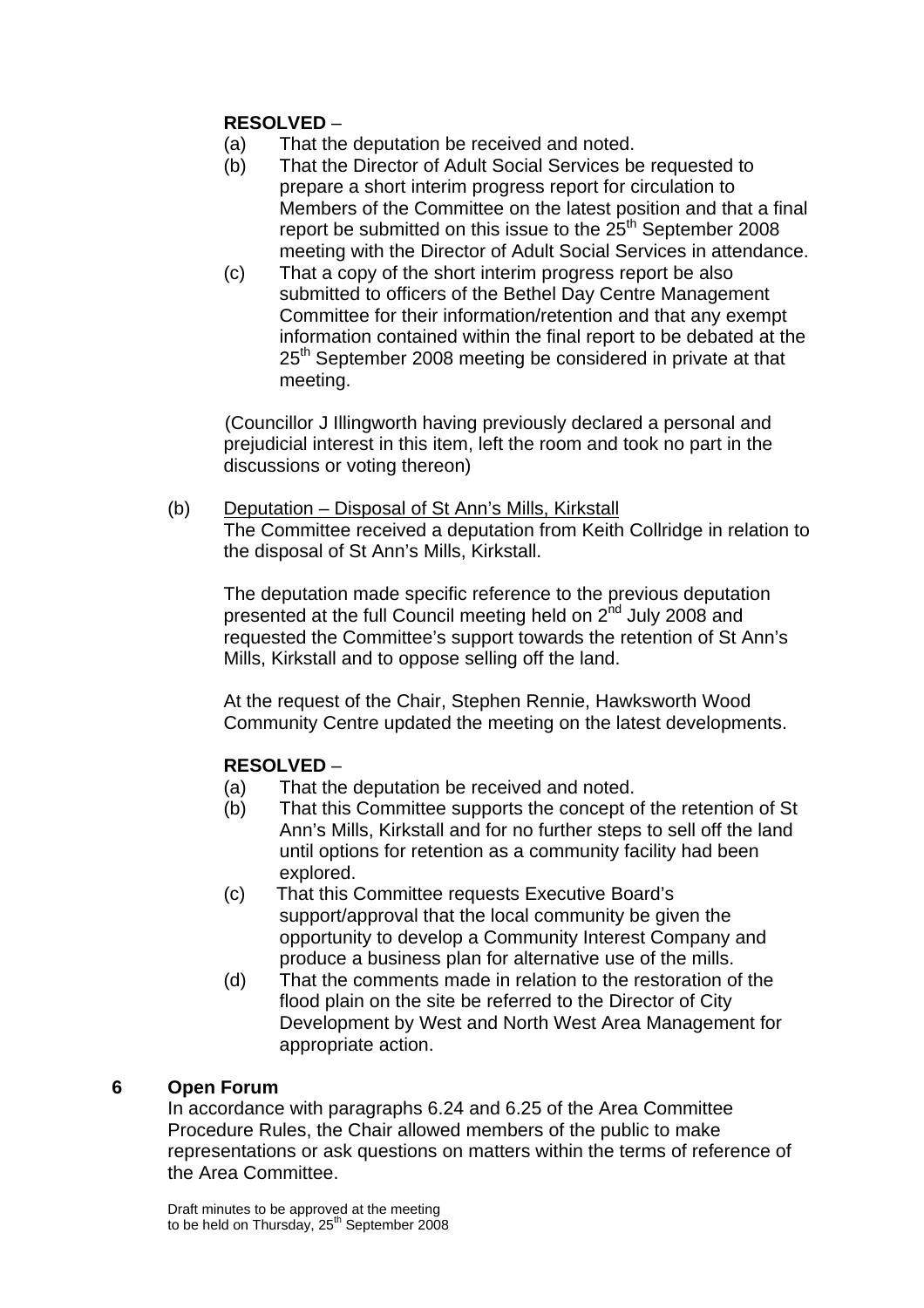### (a) Work of the Sub Groups

John Dickinson, Weetwood Residents Association referred to the work of the Sub Groups and enquired on the protocol for the appointment of Sub Group Chairs. He also referred to the Transport Sub Group's initiatives around resident parking schemes and sought the assurance of the Committee that this issue would be dealt with as soon as possible.

Dayle Lynch, North West Area Management responded and it was noted that a report was currently being commissioned on the future of the Sub Groups, arising from the new Area Delivery Plan, which could result in a change of title to a number of Sub Groups.

Following discussions, the Committee noted that the residents parking issue would be addressed by the appropriate Sub Group in the near future and in addition to this, Councillor J Illingworth also stressed the need to progress residents parking schemes in Kirkstall, together with looking into 20 mph zones.

### **7 Minutes of the Previous Meeting RESOLVED –**

- (a) That the minutes of the meeting held on  $3<sup>rd</sup>$  April 2008 be approved as a correct record.
- (b) That the update on matters arising from the previous meeting be noted.

### **8 Matters Arising from the Minutes**

(a) Section 106 Planning Agreements (Minute 103 refers)

Dr Richard Tyler, Leeds HMO Lobby made reference to resolution (d) in relation to the above issue and sought the assurance of the meeting that under the terms of SPG3 (Affordable Housing Policy Guidance Note), there were two alternatives available for the Council to consider, namely; to seek either a financial contribution or to seek off site affordable housing provided by the developers.

 It was noted that Affordable Housing was only one of many aspects often dealt with by S106 agreements. Where a development was required to provide Affordable Housing, there was a presumption that the Affordable Housing should be provided on-site. Exceptionally, where the Council and developer agree that it would be preferable, i) Affordable Housing may be provided off-site, or ii) a commuted sum may be provided in lieu of Affordable Housing provision on site.

The Committee accepted this statement and supported the proposal to seek off-site provision of affordable housing in addition to or instead of on-site benefits and for this resolution being passed on to City Development.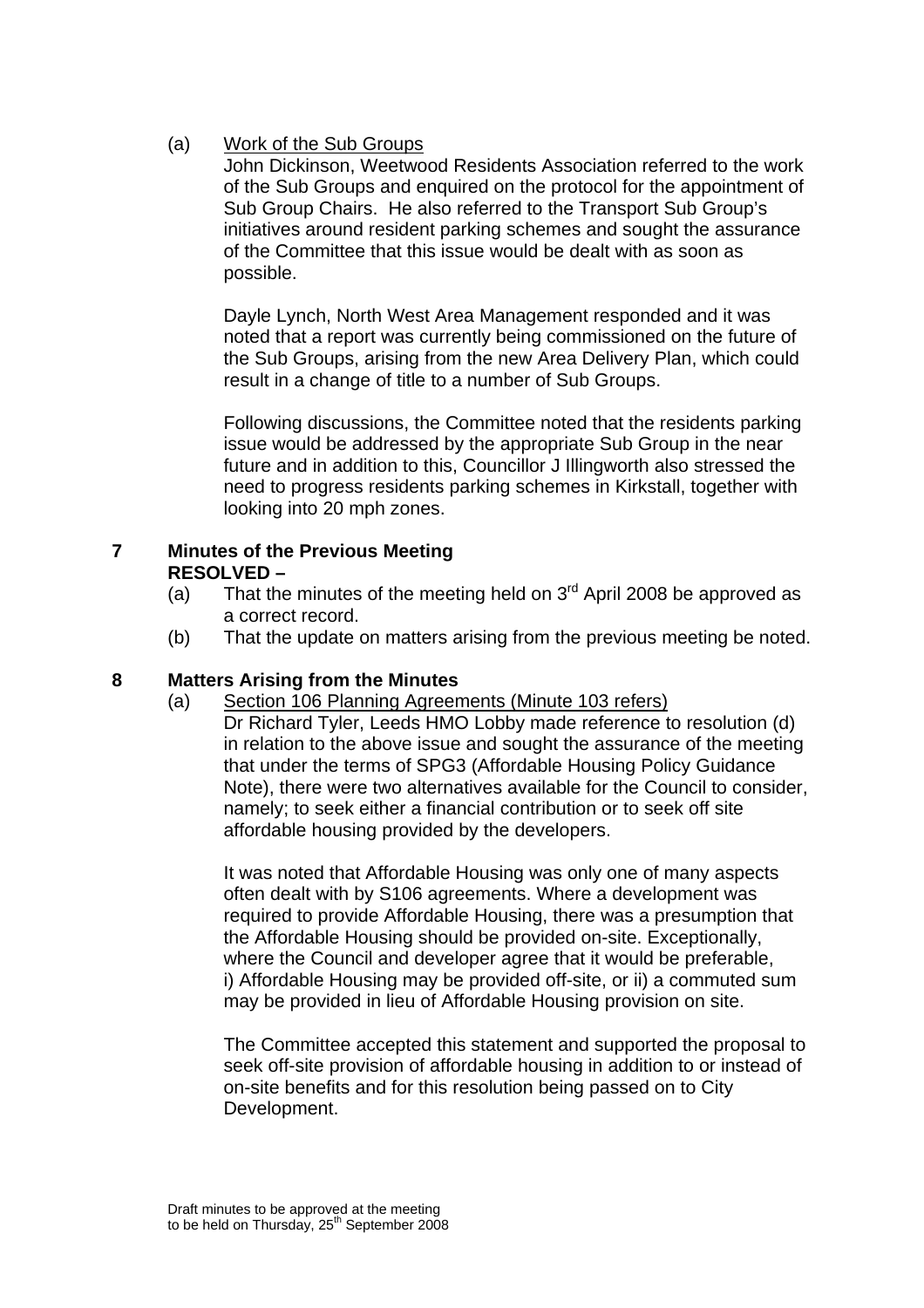(b) Woodhouse Moor – Proposed Bus Lane (Minute 94 refers) Councillor B Atha made reference to the above issue and requested the Committee's support in expressing its total opposition to the scheme for the removal of Yorkshire stone paving for a proposed bus lane on Woodhouse Moor.

Following a debate, the Chair agreed, on behalf of the Committee, to write a letter to the Chief Highways Officer opposing this scheme on the lines now reported.

- (c) Headingley HEART Project (Minute 98 refers) At the request of the Chair, Richard Norton, Headingley Development Trust updated the meeting on the latest developments in relation to the Headingley HEART project.
- (d) Community Compost Project (Minute 98 refers) At the request of the Chair, Councillor J Illingworth updated the meeting on the latest developments in relation to the Community Compost project.

### **9 Forum and Sub Group Update Report**

The Director of Environment and Neighbourhoods submitted a report providing Members with full minutes and key messages from ward forums and sub groups that had taken place since the last Area Committee.

Discussions ensued on the contents of the report and appendices.

Specific reference was made to the following issues:-

- Student Changeover 2008
- LDF/National Policy Update Leeds Girls' High School
- Proposed development of purpose built student flats at 45 St Michael's Lane
- To Let Sign Directive

### **RESOLVED –**

- (a) That the contents of the report be noted.
- (b) That approval be given to the Planning Group's request for support in objecting to the proposed development of purpose built student flats at 45 St Michael's Lane (the scheme having been previously allowed on appeal, but the new proposals were for a different layout of studio flats).

(During discussion of this item, Councillor B Chastney, Councillor J Matthews and Councillor L Yeadon indicated that they were Members of the Plans Panel (West) and could possibly be considering matters from this item at a later date in that capacity. They stated that they would remain in the meeting to listen to and take part in the discussion of this issue. In order to avoid any perception of pre-determination, Councillors Chastney, Matthews and Yeadon stated that they would not be bound by any discussion taken at the meeting when issues from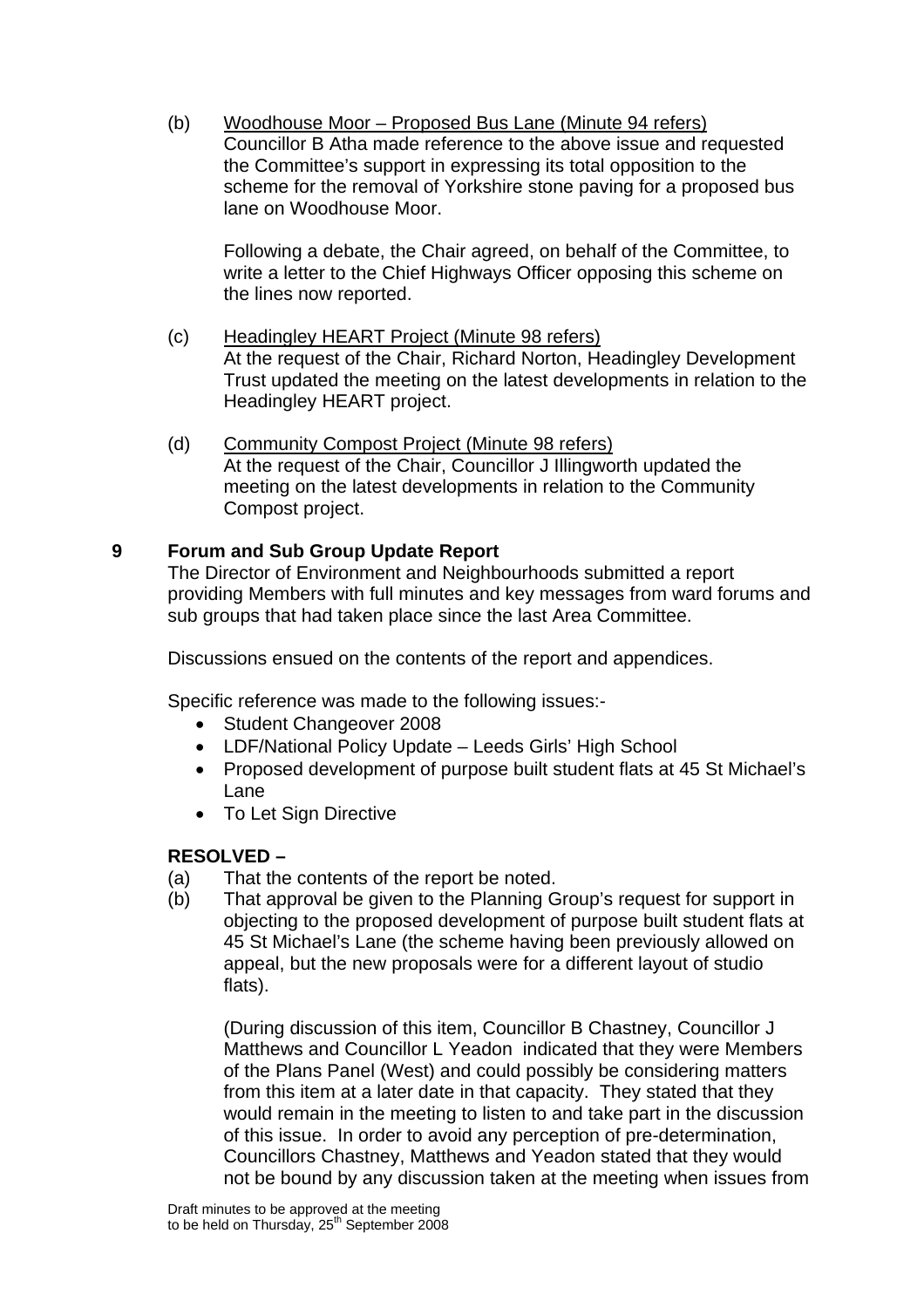this matter came before Plans Panel (West) for determination, but would consider all representations and viewpoints presented at the planning meeting before reaching a conclusion based on the merits of the case).

### **10 Well-being Report**

Referring to Minute 82 of the meeting held on  $7<sup>th</sup>$  February 2008, the Director of Environment and Neighbourhoods submitted a report on the well-being budget.

The purpose of the report was to provide Members with:-

- information on new projects requesting funding for 2008/09
- an update on the capital budget available for 2008/09 and
- an update on small grants approved since the April Area Committee

Appended to the report were copies of the following documents:-

- Revenue spend by theme 2008/09 (Appendix 1 refers)
- Capital spend by theme 2008/09 (Appendix 2 refers)

Dayle Lynch, North West Area Management presented the report and responded to Members' queries and comments.

Discussion ensued on the contents of the report and appendices.

Councillor B Atha made specific reference to the forthcoming Shakespeare Festival and requested the Committee's support for financial assistance.

### **RESOLVED –**

- (a) That the contents of the report and appendices be noted.
- (b) That the revenue projects as detailed in Section 4.0 of the report be dealt with as follows, and that any overspend be taken from the remaining small grants budget:-

| Project                   | Delivery Organisation | Decision                                                                                                                           |
|---------------------------|-----------------------|------------------------------------------------------------------------------------------------------------------------------------|
| Kirkstall Festival Lights | Leeds Lights          | Agreed £1,480                                                                                                                      |
| <b>Youth Mobile</b>       | <b>Youth Service</b>  | Agreed £6,000, in<br>principle, subject to<br>the circulation of<br>satisfactory<br>additional<br>information to<br><b>Members</b> |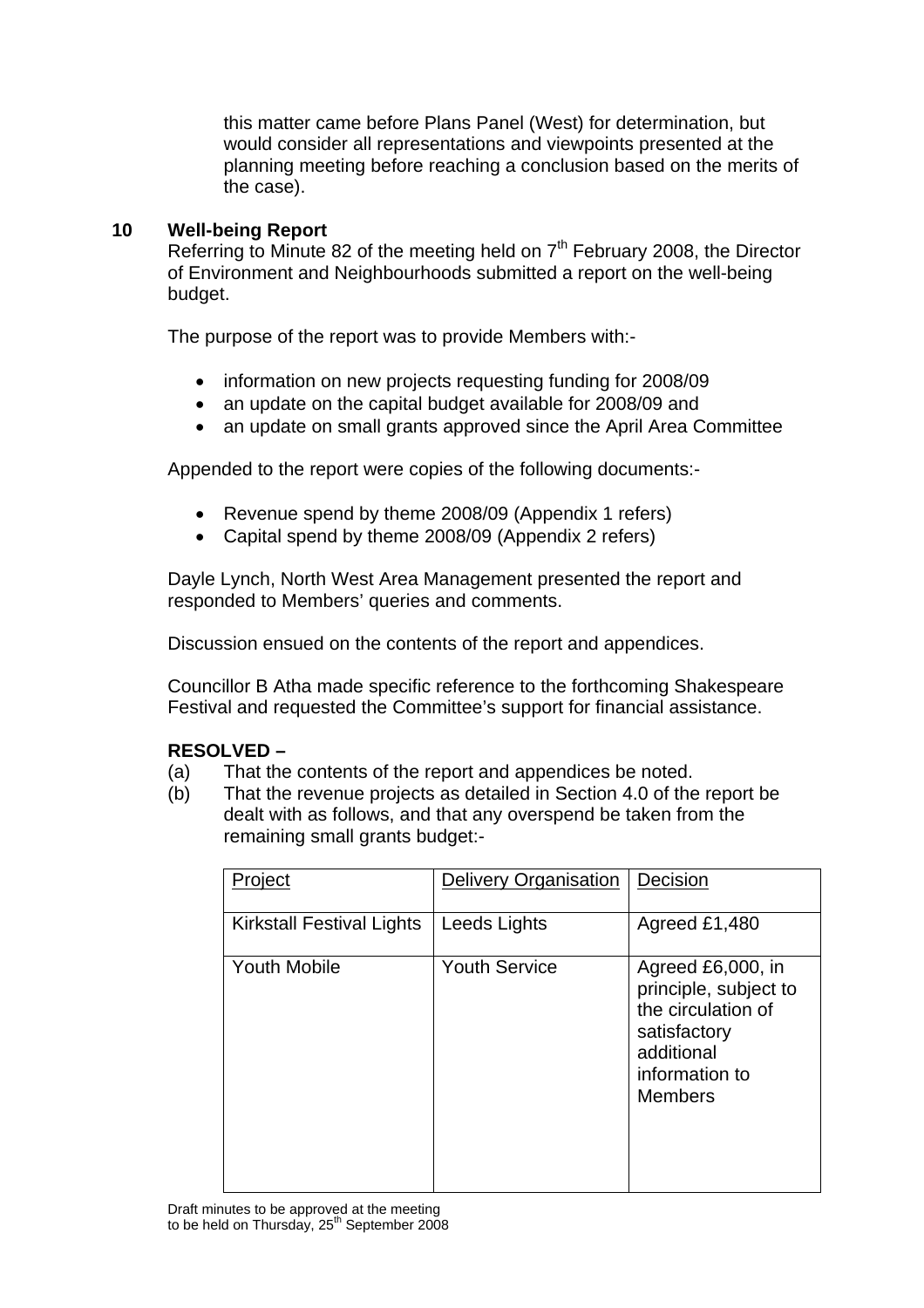| Feasibility Consultation   Gilbert and<br>Sandford Road Play<br>Area | <b>Sandfords Residents</b><br><b>Association</b> | Agreed £2,500 |
|----------------------------------------------------------------------|--------------------------------------------------|---------------|
|                                                                      |                                                  |               |

- (c) That in relation to the forthcoming Shakespeare Festival, this Committee supports the principle of providing financial support, subject to the availability of Well-being funds and all other sources of funding being secured by the festival organisers.
- (d) That the small grants approved since the February Area Committee as detailed in Section 6.2 of the report be noted.
- **11 Hyde Park and Woodhouse Designated Public Places Order Update**  The Director of Environment and Neighbourhoods submitted a progress report providing the Area Committee with an updated position with regard to the creation of Designated Public Places Order (DPPO) in Hyde Park and Woodhouse Ward.

In addition to the above report, a late item entitled 'Hyde Park and Woodhouse Designated Public Places Order Update' was also considered.

The late item provided an updated position statement on the present applications for Designated Public Places Orders in Little London and Hanover and Woodhouse Squares. Further to a deputation to full Council on 2<sup>nd</sup> July 2008 regarding the current DPPO applications, it updated the Committee on advice received from Legal Services to defer the matter to a later meeting of Licensing Panel and provided the Area Committee with a number of options on how to progress the matter.

Jason Singh, Deputy Area Manager presented the reports in question and responded to Members' queries and comments.

Detailed discussion ensued on the contents of both documents.

At the request of the Chair, comments were invited from West Yorkshire Police, together with members of the public.

In addition to seeking the above views, individual comments were also received from all Members of the Committee.

Following detailed discussions, Councillor B Atha proposed a motion that approval should be given to the inclusion of Woodhouse Moor within the area to be consulted upon for the proposed Designated Public Places Order.

The motion put by Councillor B Atha was put to the vote and lost.

### **RESOLVED –**

(a) That the contents of the progress report, together with the late item on the updated position statement be noted.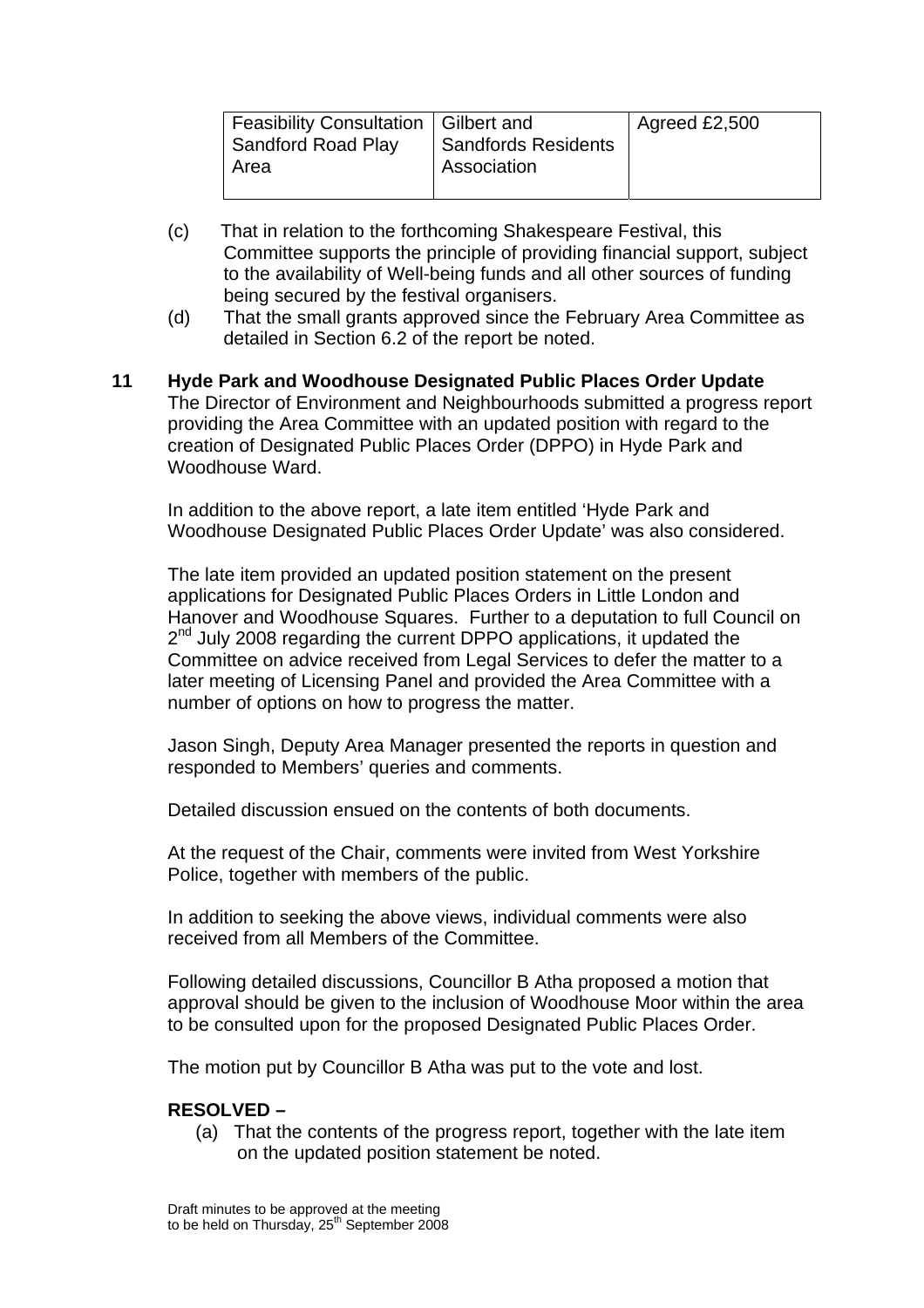(b) That based on the options referred to in Section 4 of the late item report, approval be given to the following recommendations, subject to both issues being dealt with as quickly as legally possible:-

i) Defer the current applications as per Legal advice to allow the Executive Board and Licensing Panel time to consider the contents of the Deputation to full Council and provide the Area Committee with any relevant advice on the matter; and

ii) Duly consider any advice from Executive Board and Licensing Panel on the matter and agree that a deferred application proceeds for the two DPPO's (excluding Woodhouse Moor) on the condition that if any evidence of displacement onto Woodhouse Moor of streetdrinkers was found, Area Management would immediately start discussions for a DPPO to cover the Moor

(During discussion of this item, Councillor L Rhodes-Clayton indicated that she was a Member of the Licensing Committee and could possibly be considering matters from this item at a later date in that capacity. She stated that she would remain in the meeting to listen to and take part in the discussion of this issue. In order to avoid any perception of predetermination, Councillor Rhodes-Clayton stated that she would not be bound by any discussion taken at the meeting when issues from this matter came before Licensing Committee for determination, but would consider all representations and viewpoints presented at the planning meeting before reaching a conclusion based on the merits of the case).

### **12 Area Manager's Report**

The Director of Environment and Neighbourhoods submitted a report informing Members of progress on a number of projects in Inner North West Leeds.

The West and North West Area Manager presented the report and responded to Members' queries and comments.

Specific reference was made to the following issues:-

- Woodhouse Moor
- Leeds Girls' High School
- Headingley Primary School

Discussion ensued on the contents of the report.

#### **RESOLVED –**

- (a) That the contents of the report be noted.
- (b) That in relation to the proposed community planning brief for the Leeds Girls' High School site, this Committee endorses the document.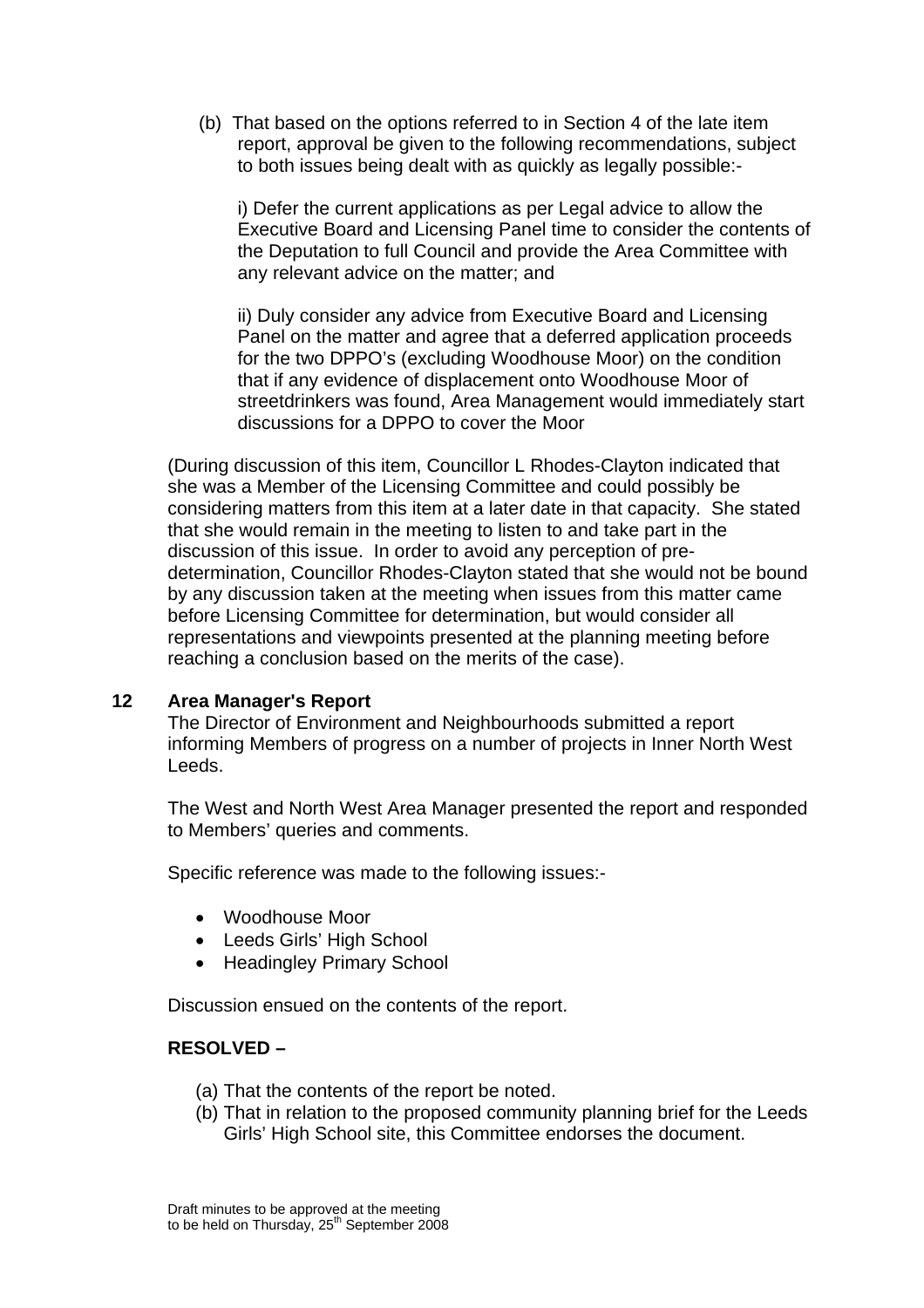(Councillor J Chapman left the meeting at 9.05 pm during discussions of the above item).

# **13 Local Authority Appointments to Outside Bodies**

The Chief Democratic Services Officer submitted a report outlining the Committee's role in relation to its Elected Member appointments to the community and local engagement category appointments to outside bodies which had been delegated to the Area Committee to decide.

# **RESOLVED** –

- (a) That the contents of the report and appendices be noted.
- (b) That in respect of the Outside Body schedule, approval be given to the following appointments being made for the Municipal Year 2008/09:-

| Burley Lodge Centre - Committee of Councillor M Hamilton<br>Management                       | <b>Councillor P Ewens</b>                                                                                             |
|----------------------------------------------------------------------------------------------|-----------------------------------------------------------------------------------------------------------------------|
| Mary Jane Butler Trust                                                                       | <b>Councillor L Yeadon</b><br>(for the period 2008-2012)<br><b>Councillor B Atha</b><br>(for the period $2008-2012$ ) |
| Wood Children's Centre Councillor S Bentley<br><b>Ireland</b><br><b>Management Committee</b> |                                                                                                                       |
| <b>ALMO Inner North West Area Panel</b>                                                      | Councillor J Illingworth<br>Councillor K Hussain                                                                      |

- (c) That in relation to filling the annual appointment for Bethel Elderly Day Centre Management Committee, this issue be revisited at the meeting on 25<sup>th</sup> September 2008, pending the receipt of a letter received from Mrs D Illingworth requesting the Committee to make an Elected Member appointment to this outside body.
- (d) That in relation to the outstanding vacancy for the Burley Lodge Centre – Committee of Management, and the current vacancy for Caring Together in Woodhouse and Little London arising from timing difficulties of attending the meeting by Councillor P Ewens, the current appointee, the Chief Democratic Services Officer be requested to submit a report on these appointments for consideration at the meeting on 25<sup>th</sup> September 2008.

# **14 Area Management Income from Advertising on Lamp Posts**  The Director of City Development submitted a report on area management income from advertising on lamp posts.

Discussion ensued on the content of the report and appendices.

# **RESOLVED –**

(a) That the content of the report and appendices be noted.

Draft minutes to be approved at the meeting to be held on Thursday,  $25<sup>th</sup>$  September 2008